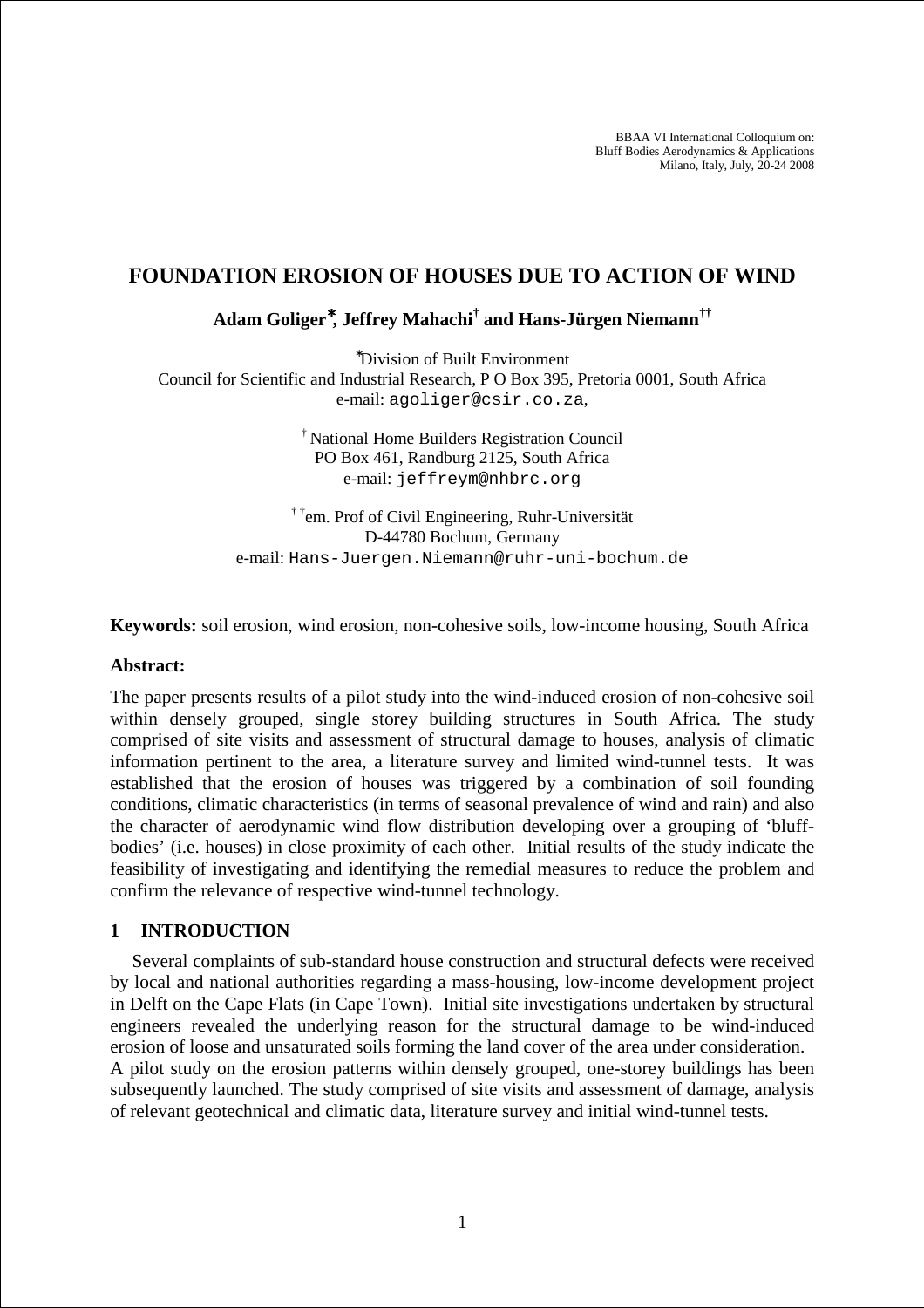## **2 RESEARCH ON WIND EROSION**

A literature survey revealed that no information is available on wind-induced erosion of soils within densely-spaced, single-storey housing developments. Several references were found on sand and snow drift, its modeling, measurements techniques and prevention (e.g. Refs. [1] or [2]).

Ref. [3] considers buildings in dusty environments while Ref. [4] describes a study based on full-scale sampling and subsequent laboratory testing of sand deposition at selected locations within a city.

# **3 THE SITE**

The township of Delft is located on a plane with slightly undulating dunes, approximately 3 kilometres east of Cape Town International Airport. Further away, it is flanked by two mountain ranges (to the east and west), with elevations of up to about one kilometre above sea level.

From a geo-morphological point of view, the area of Cape Flats once constituted a shallow seabed separating both mountain ranges, and was eventually formed as a result of intense sediment activity which took place about ten thousand years ago, and more recently by a deposition of wind-blown sand dunes [5].

# **4 CLIMATIC CONSIDERATIONS**

The erosion and transportation of loose soils is governed by two dominant climatic influences, namely, the amount of precipitation and windiness. (Non-cohesive soil particles in a saturated condition do not get airborne because of the increase in their weight and cohesion forces generated between neighbouring particles).

Table 1 presents a comparative summary of selected data on monthly rainfall and wind speed occurrence for Cape Town. It can clearly be seen that very little rainfall occurs between November and March and an opposite trend is evident in the data on wind speed occurrence. This results in a situation in which a substantial portion of the year is characterised by dry and windy-weather. Such a circumstance enables and promotes the propagation of erosion of unsaturated and loose soils, within densely spaced houses, which from an aerodynamics point of view, form a set of 'bluff-body' objects.

## **5 SITE INSPECTIONS: WIND INDUCED EROSION, TRANSPORTATION AND DEPOSITION**

The development of housing in Delft consists of about two thousand low-income units divided into large clusters of buildings spaced in a regular pattern, typically based on an orthogonal grid. Interviews with residents of a recently established part of Delft (Roosendal), confirmed that the erosion, transportation and unwanted deposition of sandy soil constitute significant factors which negatively affects the lives of local community.

Several properties and open spaces contained wind-borne dunes of substantial sizes (Fig. 1a). In some places, the height of the deposit was up to 2 metres above the original ground level, and some sections of tarred roads were also totally covered by sand. According to residents, the process of unwanted accumulation of huge volumes of sand was typically very rapid, making any removal efforts fruitless. Several houses affected negatively by the erosion process were observed. Fig. 1b presents a complete failure of floor slab with worn-away supporting soil, which subsequently also triggered the collapse of walls.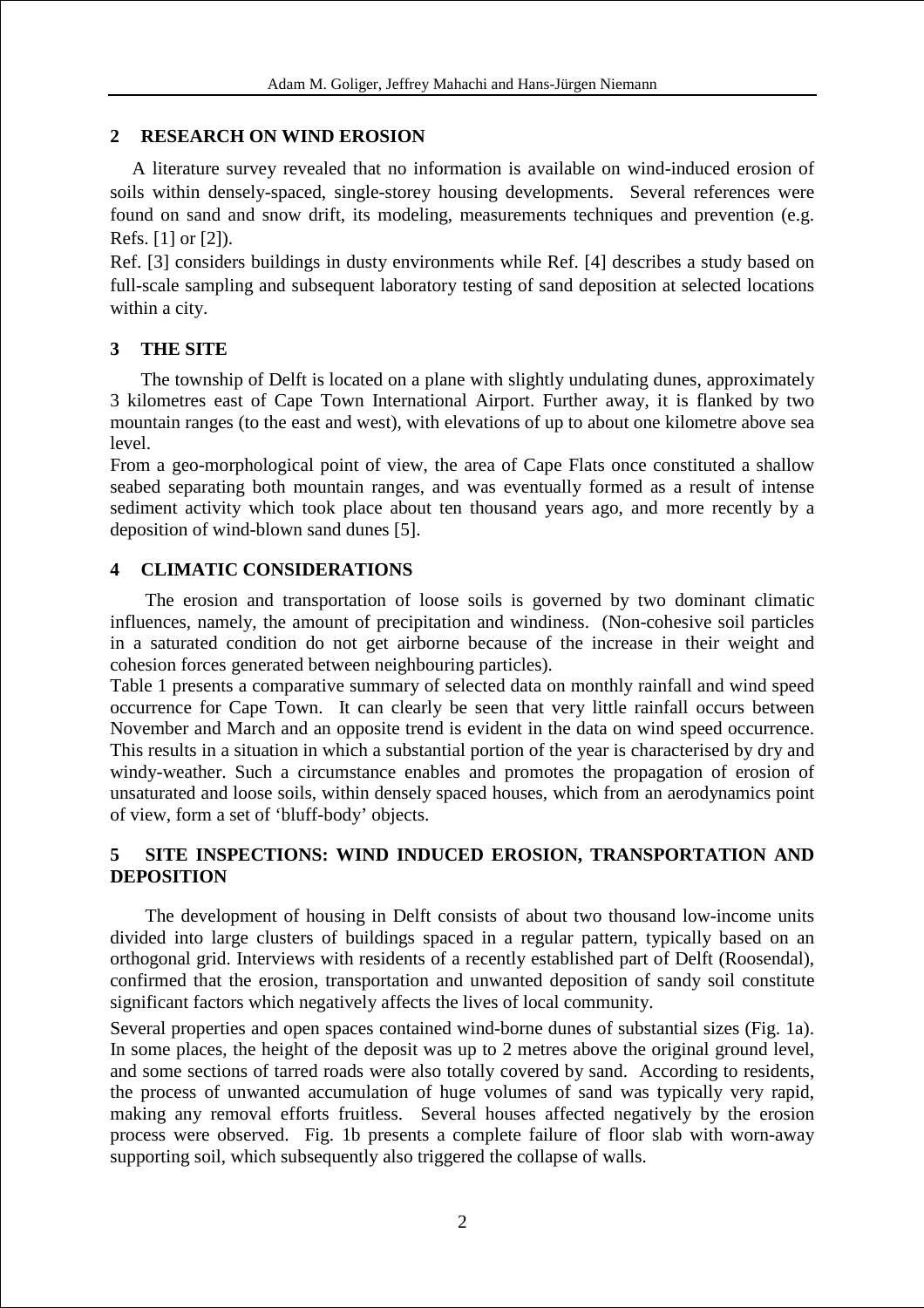| Months $\downarrow$ | Average number of<br>mm of rain per month | Average number of<br>days with rainfall $\geq$ | Average % of time with<br>mean hourly wind |
|---------------------|-------------------------------------------|------------------------------------------------|--------------------------------------------|
|                     |                                           | 1mm                                            | speed $>10,8$ m/s                          |
| January             | 15                                        | 3.2                                            | 8.1                                        |
| February            | 17                                        | 2.8                                            | 6.9                                        |
| March               | 20                                        | 2.8                                            | 4.1                                        |
| April               | 41                                        | 5.9                                            | 1.6                                        |
| May                 | 69                                        | 7.8                                            | 1.4                                        |
| June                | 93                                        | 10.1                                           | 2.4                                        |
| July                | 82                                        | 9.0                                            | 2.6                                        |
| August              | 77                                        | 9.4                                            | 3.9                                        |
| September           | 40                                        | 7.2                                            | 2.8                                        |
| October             | 30                                        | 5.0                                            | 4.3                                        |
| November            | 14                                        | 2.9                                            | 8.6                                        |
| December            | 17                                        | 3.6                                            | 7.9                                        |
| Total $\rightarrow$ | 515                                       | 7.0                                            | 4.2                                        |

Table 1:Comparative data on precipitation and wind speed occurrence; derived from data measured at Cape Town International Airport (1961-1990)



Figures 1a to 1b: Effects of sand deposition and erosion

#### **6 WIND-TUNNEL MEASUREMENTS**

A wind-tunnel pilot study has been undertaken with the objective of assessing the feasibility of application of wind-tunnel technology to investigate the phenomenon of wind erosion within low-rise densely grouped buildings. The measurements were undertaken in a boundary layer wind-tunnel. A geometric scale of 1:100 was adopted and two generic layouts of houses were investigated, namely:

• orthogonal, in which houses were arranged in straight line in both directions, and

• staggered, in which every second row of houses was 'shifted' by half a stand length. Typical size of low-cost houses was adopted as  $6,5x8,5x2,5$  m and an area of about 55 m<sup>2</sup> (in full-scale).